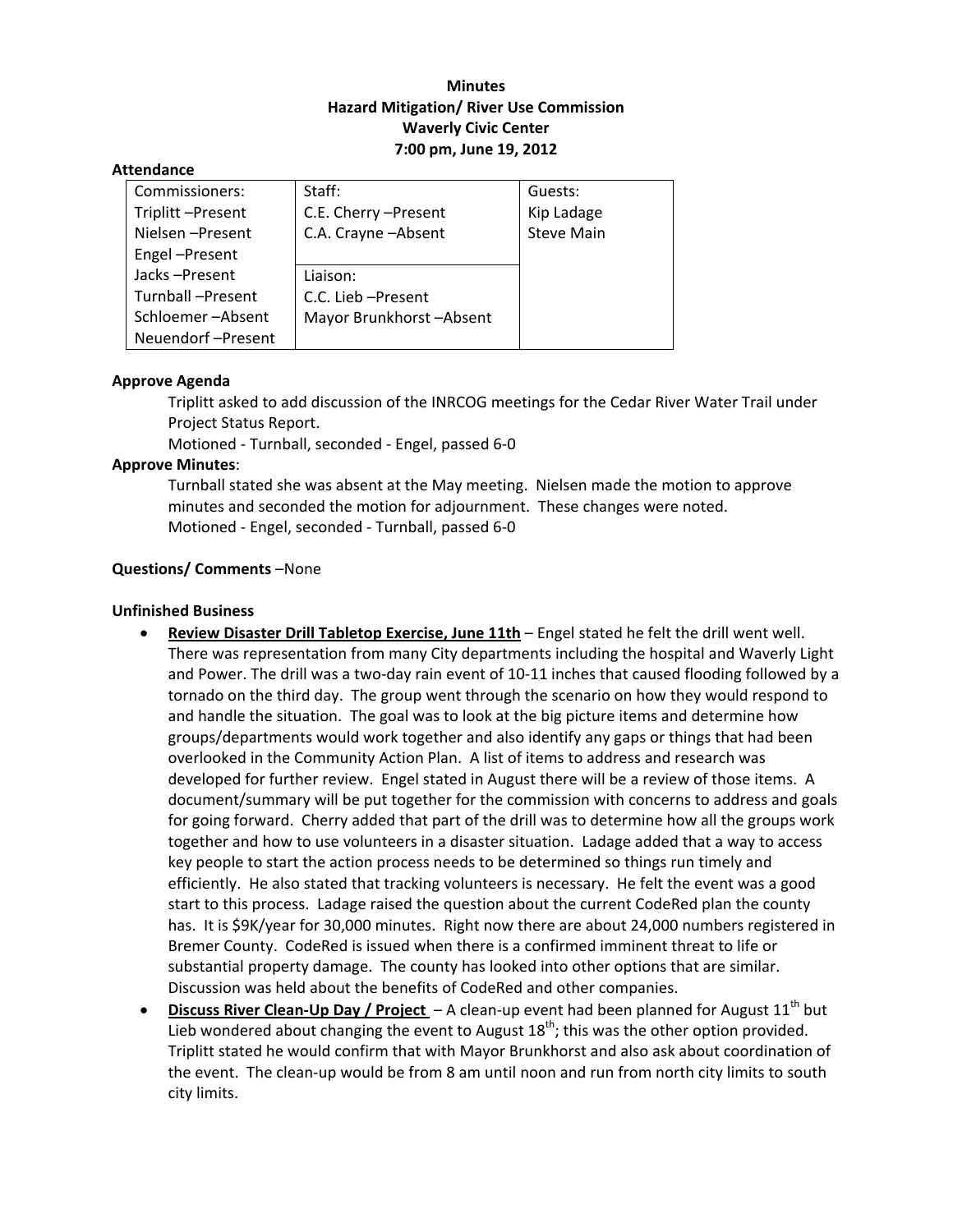- $\bullet$  $\bullet$
- **Community Action Plan** Cherry presented the final update and discussed the risk of flooding and how changes have been made to accommodate the new dam. Focus will shift from the St. Paul's area during a flood event to the SE Waverly area. The dam eliminates the flood risk to NW/SW Waverly for up to a 100 year flood event. He also discussed how to interpret flood warnings for Charles City and Janesville to determine how the river may be in Waverly. There is still the risk of a flash flood event. Lieb stated that the council is appropriating money to do a study of the dry run from Bremer Ave. to the point where it dumps into the river. This is Phase 1 of the Dry Run Project. This would include placing box culverts in a few key locations. Cherry discussed FEMA mapping to make changes to current flood plain maps. This would run \$40K‐ \$50K and could take two years to do the map amendment. This could benefit some downtown businesses by removing them from the floodplain, thus making them eligible for grant money.

## **New Business** – None

## **Tabled Items** – None

## **Project Status Report**

- **Water Trail Signage** Cherry stated that INRCOG is working on putting the water trail on a map. To be a DNR designated water trail, very specific signage is required. The plan is to follow the DNR specifics with signs.
- **INRCOG Meetings for Cedar River Water Trail** INRCOG held two meetings for the Bremer County part of the Cedar River Water Trail. The first was a public visioning meeting and the second was for landowners. Lieb, Triplitt, Nielsen and Jacks attended the public meeting. INRCOG has created a website: www.cedarriverwatertrail.org where information about the water trail, ideas, concerns, feedback from the meetings, and other information about the project can be found. The website has information for both the Black Hawk and Bremer County portions of the water trail.

## **Subcommittees**

- **River Use** No report
- **Planning and Zoning** No report
- **Soil and Water Conservation District** No report
- **Community Action Plan** Progress was made from the tabletop exercise with new things to look at and review for the plan.

## **Group Discussion**

- Engel brought up the Concerts in Kohlman that take place on Thursday nights during the summer. He had talked with Tiffany at the Chamber about getting something going on the river those nights like the ski club, fireworks off the Rail Trail Bridge, kayaks or canoes on the river. June 21 and July 12 were given as options. CrawDaddy Outdoors is already promoting kayaking on the river during the June 28 and July 12 concerts.
- Lieb said he had spoken with Crayne and Mayor Brunkhorst about choosing a representative for the city to be part of the Upper Cedar River Watershed group. This person would attend meetings and report back as necessary to the commission, City Council, etc. They would like to have this person appointed by the end of June. Ladage stated he is already representing Bremer County with the group. Main said he would consider the position.
- Main asked Triplitt about where the Soil and Water Conservation District is in thinking on the Upper Cedar River Watershed. Triplitt stated that they appointed Ron Lenth to attend the meetings and report back, but Triplitt was not sure if they had signed the 28E agreement.